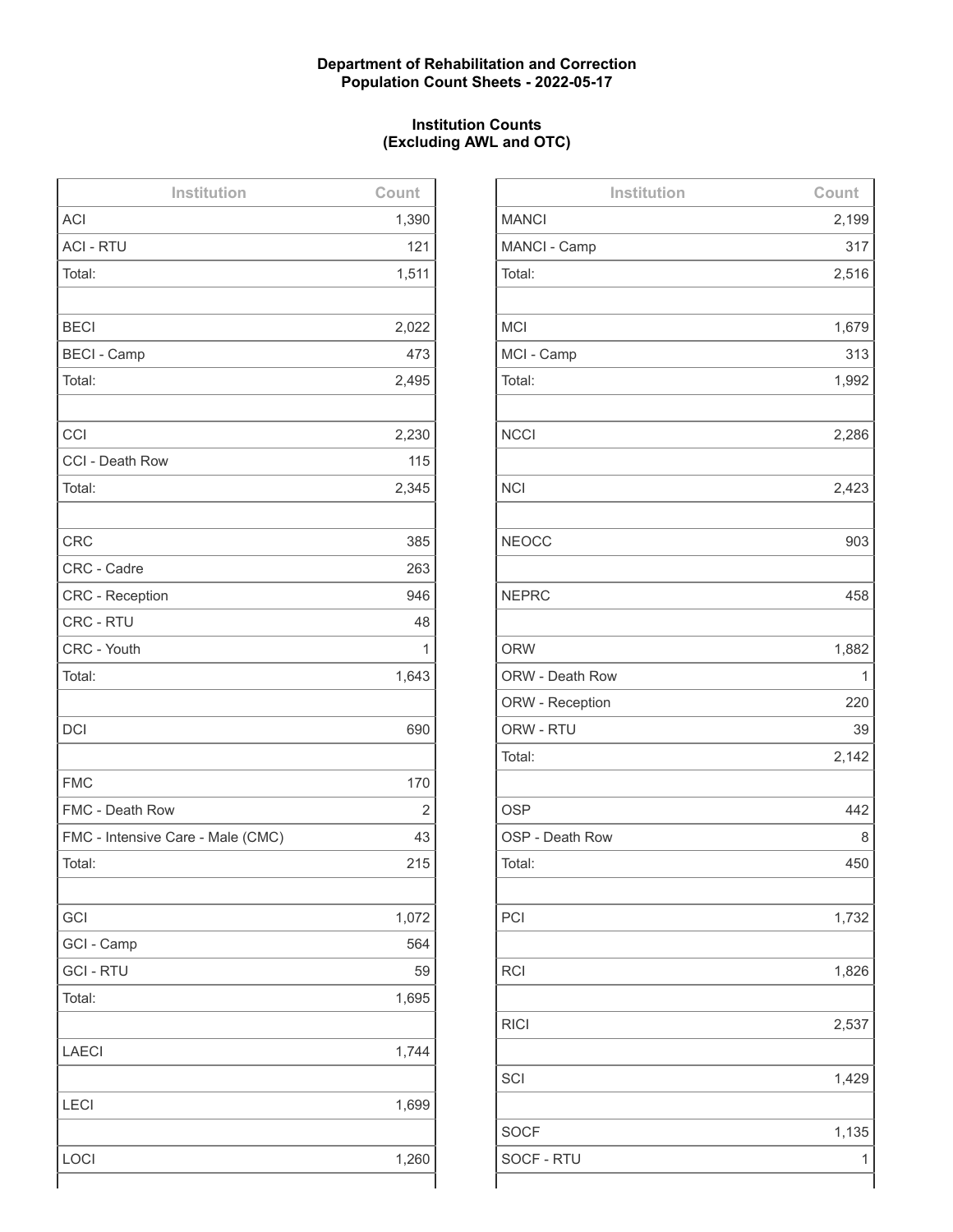|                  | <b>Total Population:</b> | 43,501 |
|------------------|--------------------------|--------|
|                  |                          |        |
| Total:           |                          | 984    |
| <b>WCI - RTU</b> |                          | 27     |
| <b>WCI</b>       |                          | 957    |
|                  |                          |        |
| Total:           |                          | 602    |
| <b>TOCI - PC</b> |                          | 116    |
| <b>TOCI</b>      |                          | 486    |
|                  |                          |        |
| Total:           |                          | 1,488  |
| TCI - Camp       |                          | 424    |
| <b>TCI</b>       |                          | 1,064  |
|                  |                          |        |
| Total:           |                          | 1,136  |

\* The Total Population includes 30 Offenders with Reason Codes 30 & 31. \*\* The Total Population includes 31 Offenders with Reason Code 0A.

#### **Male Population by Security Level (Include AWL and Exclude OTC)**

|                        | <b>Total Male</b> | 40,144      | 460        | 327      | 40,277 |
|------------------------|-------------------|-------------|------------|----------|--------|
| <b>Total Death Row</b> |                   | 127         | 2          | 0        | 129    |
| Total Level 1          |                   | 13,658      | 145        | 91       | 13,712 |
| <b>Total Level 2</b>   |                   | 15,488      | 172        | 116      | 15,544 |
| Total Level 3          |                   | 8,754       | 122        | 108      | 8,768  |
| Total Level 4          |                   | 940         | 11         | 5        | 946    |
| <b>Total Level ERH</b> |                   | 1,177       | 8          |          | 1,178  |
| <b>Security Level</b>  |                   | <b>Body</b> | <b>AWL</b> | $(-OTC)$ | Total  |
|                        | $\sim$            |             |            |          |        |

#### **Female Population by Institution (Include AWL and Exclude OTC)**

| Institution     |                     | <b>Body</b> | <b>AWL</b> | $(-OTC)$       | Total |
|-----------------|---------------------|-------------|------------|----------------|-------|
| <b>DCI</b>      |                     | 689         |            | 0              | 690   |
| <b>FMC</b>      |                     | 4           |            | 0              | 5     |
| <b>NEPRC</b>    |                     | 458         |            | $\overline{2}$ | 463   |
| <b>ORW</b>      |                     | 1,882       | 28         | 16             | 1,894 |
| ORW - Death Row |                     |             | 0          | 0              |       |
| ORW - Reception |                     | 220         | 3          | 3              | 220   |
| ORW - RTU       |                     | 39          | $\Omega$   | 0              | 39    |
|                 | <b>Total Female</b> | 3,293       | 40         | 21             | 3,312 |
|                 |                     |             |            |                |       |

| <b>Total Population:</b> | 43.437 | 500 | 348 | .589 |
|--------------------------|--------|-----|-----|------|

| <b>LORCI</b>             | 621   |
|--------------------------|-------|
| LORCI - Cadre            | 232   |
| <b>LORCI - Reception</b> | 323   |
| Total:                   | 1,176 |
|                          |       |
| <b>MACI</b>              | 826   |
| MACI - Minimum           | 1,298 |
| Total:                   | 2,124 |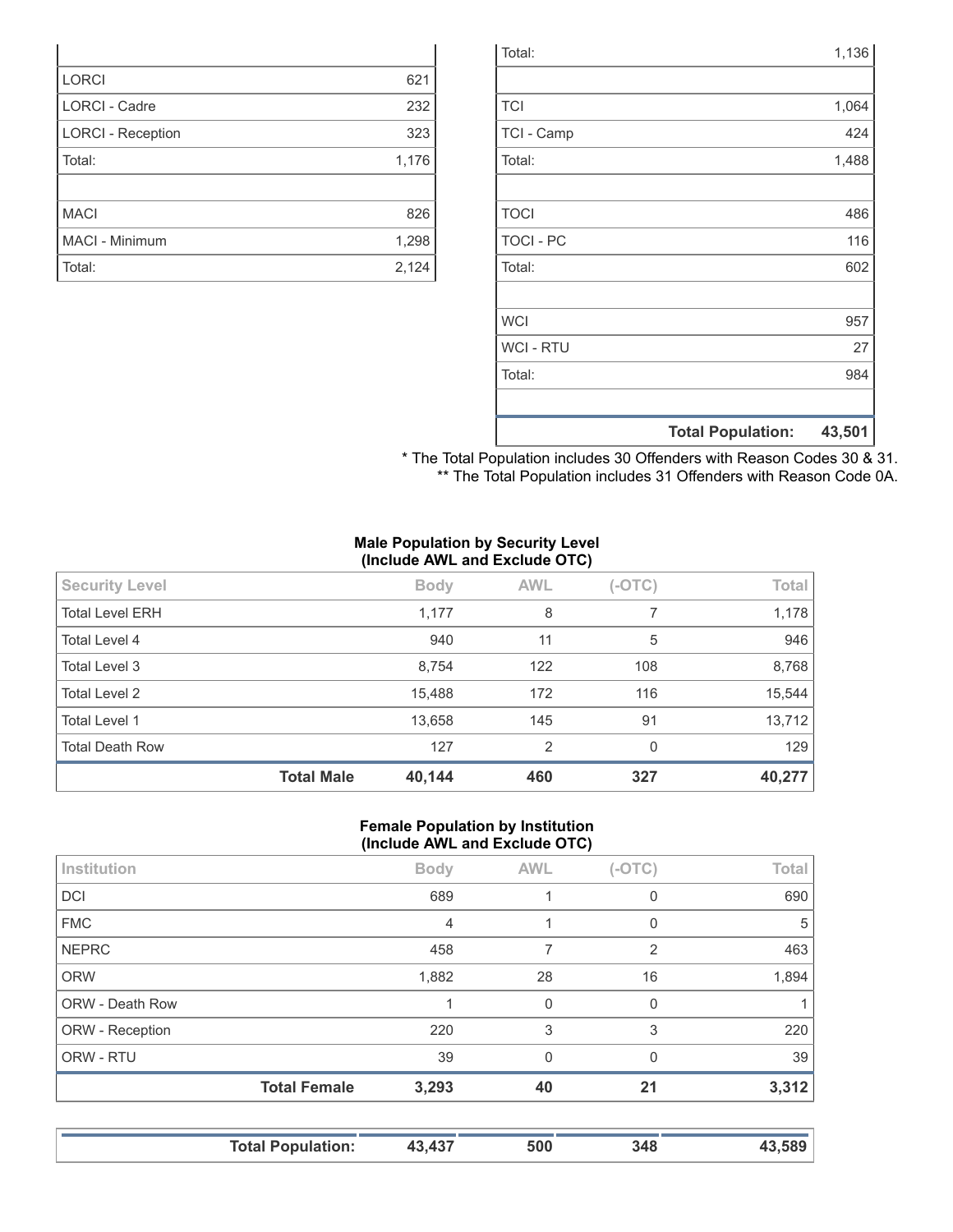| Institution  |                        | <b>Body</b>               | <b>AWL</b>       | $(-OTC)$            | Total            |
|--------------|------------------------|---------------------------|------------------|---------------------|------------------|
| ACI          |                        | 1                         | $\mathbf 0$      | $\mathbf 0$         | 1                |
| CRC          |                        | $\overline{4}$            | 1                | 1                   | $\sqrt{4}$       |
| CRC - RTU    |                        | 5                         | $\boldsymbol{0}$ | $\boldsymbol{0}$    | $\,$ 5 $\,$      |
| <b>FMC</b>   |                        | $\ensuremath{\mathsf{3}}$ | $\mathbf 0$      | $\mathsf{O}\xspace$ | $\sqrt{3}$       |
| LECI         |                        | 22                        | $\mathbf 0$      | $\mathsf 0$         | 22               |
| <b>MACI</b>  |                        | $10$                      | $\boldsymbol{0}$ | $\boldsymbol{0}$    | $10$             |
| <b>MANCI</b> |                        | 15                        | $\mathbf 0$      | $\mathsf{O}\xspace$ | 15               |
| NCCI         |                        | 1                         | $\mathbf 0$      | $\mathbf 0$         | $\mathbf{1}$     |
| <b>NEOCC</b> |                        | 8                         | $\mathbf 0$      | $\mathbf 0$         | $\,8\,$          |
| OSP          |                        | 386                       | $\sqrt{2}$       | $\overline{2}$      | 386              |
| RCI          |                        | 19                        | $\mathbf 0$      | $\mathsf{O}\xspace$ | 19               |
| <b>SOCF</b>  |                        | 508                       | $\,$ 5 $\,$      | $\sqrt{4}$          | 509              |
| TCI          |                        | 16                        | 0                | $\mathbf 0$         | $16$             |
| <b>TOCI</b>  |                        | 163                       | $\mathbf 0$      | $\mathbf 0$         | 163              |
| TOCI - PC    |                        | 1                         | $\mathbf 0$      | $\mathbf 0$         | 1                |
| WCI          |                        | $6\,$                     | $\boldsymbol{0}$ | $\mathsf{O}\xspace$ | $6\,$            |
| WCI - RTU    |                        | $\boldsymbol{9}$          | $\boldsymbol{0}$ | $\mathsf{O}\xspace$ | $\boldsymbol{9}$ |
|              | <b>Total Level ERH</b> | 1,177                     | ${\bf 8}$        | $\overline{7}$      | 1,178            |

# **Male Population by Institution: Security Level ERH (Include AWL and Exclude OTC)**

# **Male Population by Institution: Security Level 4 (Include AWL and Exclude OTC)**

| Institution              |                      | <b>Body</b>      | <b>AWL</b>     | $(-OTC)$                  | Total            |
|--------------------------|----------------------|------------------|----------------|---------------------------|------------------|
| ACI                      |                      | 5                | $\mathbf 0$    | $\boldsymbol{0}$          | 5                |
| CRC                      |                      | 5                | $\mathbf 0$    | 0                         | 5                |
| CRC - Reception          |                      | $\overline{2}$   | $\mathbf 0$    | $\mathbf 0$               | $\sqrt{2}$       |
| CRC - RTU                |                      | 7                | $\mathbf 0$    | $\mathbf 0$               | $\overline{7}$   |
| <b>FMC</b>               |                      | 1                | $\mathbf 0$    | $\mathbf 0$               | 1                |
| LORCI                    |                      | $\overline{2}$   | 1              | 1                         | $\overline{2}$   |
| <b>LORCI - Reception</b> |                      | $\overline{2}$   | $\mathbf 0$    | $\mathbf 0$               | $\overline{2}$   |
| <b>MACI</b>              |                      | $\boldsymbol{9}$ | $\mathbf 0$    | $\boldsymbol{0}$          | $\boldsymbol{9}$ |
| <b>OSP</b>               |                      | 35               | $\mathbf 0$    | $\mathbf 0$               | 35               |
| SOCF                     |                      | 549              | $\overline{7}$ | $\ensuremath{\mathsf{3}}$ | 553              |
| SOCF - RTU               |                      | 1                | $\mathbf 0$    | $\mathbf 0$               | 1                |
| <b>TOCI</b>              |                      | 303              | 3              | 1                         | 305              |
| TOCI - PC                |                      | 10               | $\mathbf 0$    | $\mathbf 0$               | $10$             |
| WCI                      |                      | $\overline{2}$   | $\mathbf 0$    | $\mathbf 0$               | $\sqrt{2}$       |
| <b>WCI-RTU</b>           |                      | 7                | $\mathbf 0$    | 0                         | 7                |
|                          | <b>Total Level 4</b> | 940              | 11             | 5                         | 946              |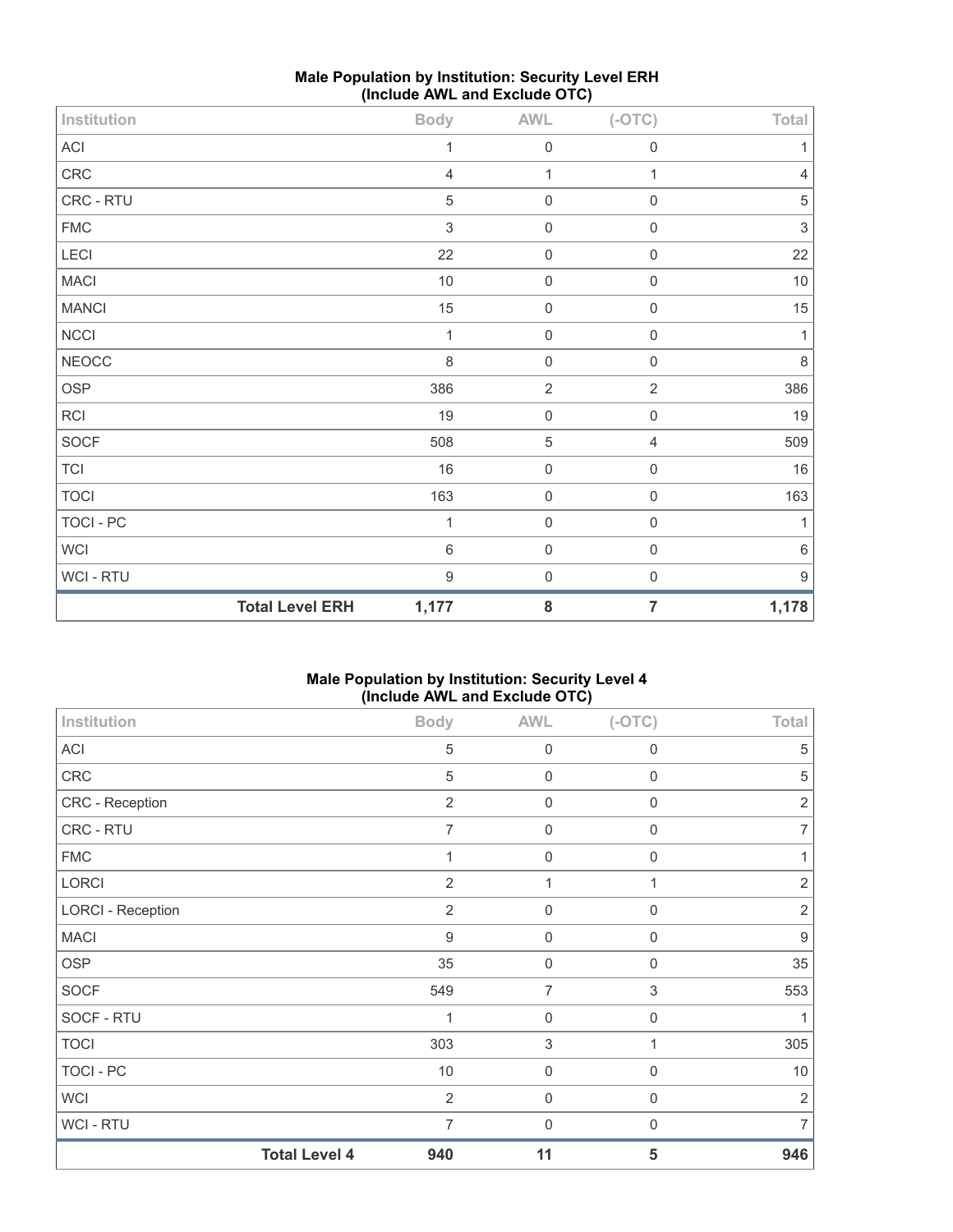| Male Population by Institution: Security Level 3 |  |
|--------------------------------------------------|--|
| (Include AWL and Exclude OTC)                    |  |

| Institution                       | <b>Body</b>               | <b>AWL</b>                | $(-OTC)$            | <b>Total</b>              |
|-----------------------------------|---------------------------|---------------------------|---------------------|---------------------------|
| <b>ACI</b>                        | 26                        | $\mathsf 0$               | $\mathsf{O}\xspace$ | 26                        |
| <b>BECI</b>                       | $\overline{4}$            | $\boldsymbol{0}$          | $\mathbf 0$         | $\overline{4}$            |
| CCI                               | $\sqrt{3}$                | $\mathbf 0$               | $\mathbf 0$         | $\sqrt{3}$                |
| CRC                               | 142                       | 14                        | 13                  | 143                       |
| CRC - Cadre                       | 5                         | $\boldsymbol{0}$          | $\mathbf 0$         | $\sqrt{5}$                |
| CRC - Reception                   | 455                       | $\ensuremath{\mathsf{3}}$ | $\sqrt{3}$          | 455                       |
| CRC - RTU                         | 36                        | $\mathbf 0$               | $\mathsf 0$         | 36                        |
| <b>FMC</b>                        | 10                        | $\sqrt{2}$                | $\mathbf 0$         | 12                        |
| FMC - Intensive Care - Male (CMC) | $\sqrt{2}$                | $\boldsymbol{0}$          | $\mathsf 0$         | $\sqrt{2}$                |
| GCI                               | $\overline{4}$            | $\mathsf 0$               | $\mathbf 0$         | $\overline{4}$            |
| <b>LAECI</b>                      | 18                        | $\mathbf{1}$              | $\mathbf{1}$        | 18                        |
| LECI                              | 1,443                     | $\boldsymbol{9}$          | $\overline{7}$      | 1,445                     |
| LOCI                              | $\overline{2}$            | $\boldsymbol{0}$          | $\mathsf{O}\xspace$ | $\overline{2}$            |
| LORCI                             | 298                       | 33                        | 33                  | 298                       |
| LORCI - Cadre                     | 92                        | $\mathbf 0$               | $\mathbf 0$         | 92                        |
| <b>LORCI - Reception</b>          | 220                       | $\sqrt{4}$                | $\sqrt{4}$          | 220                       |
| <b>MACI</b>                       | 151                       | $\mathbf{1}$              | $\mathbf{1}$        | 151                       |
| <b>MANCI</b>                      | 1,963                     | 15                        | 15                  | 1,963                     |
| <b>MCI</b>                        | $\sqrt{2}$                | $\mathsf 0$               | $\mathbf 0$         | $\sqrt{2}$                |
| <b>NCCI</b>                       | $\,$ 6 $\,$               | $\mathbf 0$               | $\mathsf{O}\xspace$ | $\,6\,$                   |
| <b>NCI</b>                        | 11                        | $\mathbf 0$               | $\mathsf{O}\xspace$ | 11                        |
| <b>NEOCC</b>                      | 405                       | 13                        | 12                  | 406                       |
| PCI                               | 21                        | $\mathbf{1}$              | $\mathbf 0$         | 22                        |
| <b>RCI</b>                        | 1,513                     | 13                        | 10                  | 1,516                     |
| <b>RICI</b>                       | 4                         | $\boldsymbol{0}$          | $\mathbf 0$         | $\sqrt{4}$                |
| SCI                               | $\ensuremath{\mathsf{3}}$ | 0                         | $\mathsf{O}\xspace$ | $\ensuremath{\mathsf{3}}$ |
| <b>SOCF</b>                       | 74                        | $\sqrt{2}$                | $\mathbf{1}$        | 75                        |
| <b>TCI</b>                        | 938                       | $\ensuremath{\mathsf{3}}$ | $\sqrt{3}$          | 938                       |
| TCI - Camp                        | $\mathbf{1}$              | $\mathsf 0$               | $\mathsf{O}\xspace$ | $\mathbf{1}$              |
| <b>TOCI</b>                       | 14                        | $\mathbf{1}$              | $\mathbf{1}$        | 14                        |
| <b>TOCI - PC</b>                  | 44                        | $\mathbf{1}$              | $\mathsf{O}\xspace$ | 45                        |
| <b>WCI</b>                        | 836                       | $\,6\,$                   | $\overline{4}$      | 838                       |
| WCI - RTU                         | $\,8\,$                   | $\boldsymbol{0}$          | $\mathsf{O}\xspace$ | $\,8\,$                   |
| <b>Total Level 3</b>              | 8,754                     | 122                       | 108                 | 8,768                     |

**Male Population by Institution: Security Level 2 (Include AWL and Exclude OTC)**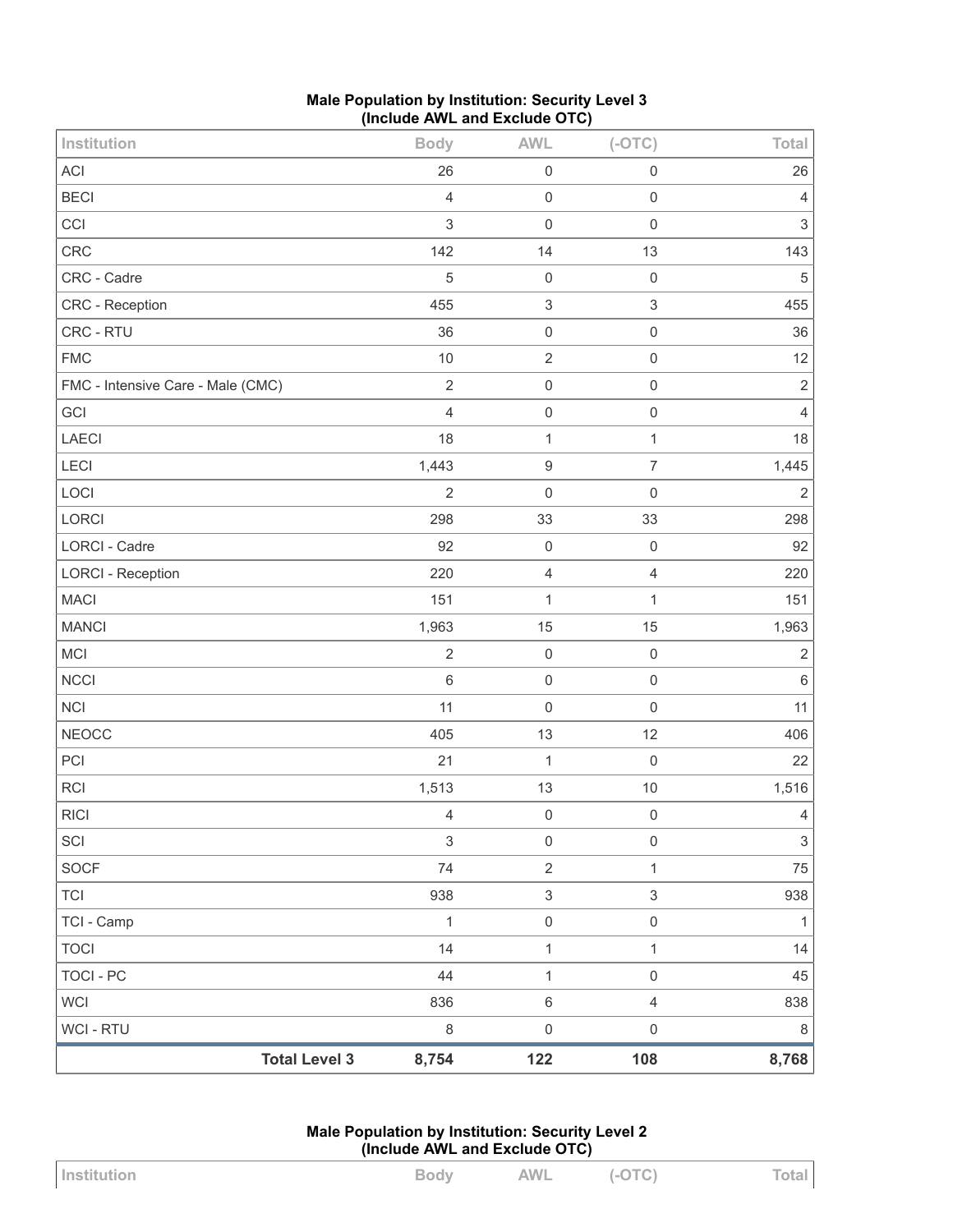| <b>ACI</b>                        |                      | 776                       | $\boldsymbol{9}$ | 4                   | 781            |
|-----------------------------------|----------------------|---------------------------|------------------|---------------------|----------------|
| <b>ACI - RTU</b>                  |                      | 89                        | $\mathbf 1$      | $\mathsf{O}\xspace$ | 90             |
| <b>BECI</b>                       |                      | 1,288                     | 15               | 10                  | 1,293          |
| CCI                               |                      | 1,679                     | 11               | $\overline{7}$      | 1,683          |
| <b>CRC</b>                        |                      | 85                        | $\overline{4}$   | $\overline{4}$      | 85             |
| CRC - Cadre                       |                      | 202                       | $\mathbf 0$      | $\mathbf 0$         | 202            |
| CRC - Reception                   |                      | 223                       | $\,6\,$          | $\,6$               | 223            |
| CRC - Youth                       |                      | 1                         | $\mathbf 0$      | $\mathbf 0$         | 1              |
| DCI                               |                      | 1                         | $\mathbf 0$      | $\mathsf{O}\xspace$ | 1              |
| <b>FMC</b>                        |                      | 15                        | $\boldsymbol{7}$ | 1                   | 21             |
| FMC - Intensive Care - Male (CMC) |                      | $10$                      | $\mathbf 0$      | $\mathsf{O}\xspace$ | 10             |
| GCI                               |                      | 552                       | $\,6\,$          | $\overline{4}$      | 554            |
| <b>GCI - RTU</b>                  |                      | 50                        | $\mathbf 0$      | $\mathbf 0$         | 50             |
| <b>LAECI</b>                      |                      | 1,075                     | 18               | 16                  | 1,077          |
| <b>LECI</b>                       |                      | 234                       | $\mathbf 0$      | $\mathbf 0$         | 234            |
| LOCI                              |                      | 408                       | $\overline{4}$   | 3                   | 409            |
| LORCI                             |                      | 72                        | $\overline{4}$   | 3                   | 73             |
| <b>LORCI - Cadre</b>              |                      | 48                        | $\mathbf 0$      | $\mathsf{O}\xspace$ | 48             |
| <b>LORCI - Reception</b>          |                      | 67                        | $\mathbf 1$      | 1                   | 67             |
| <b>MACI</b>                       |                      | 656                       | $\mathbf{1}$     | $\mathbf 0$         | 657            |
| <b>MANCI</b>                      |                      | 192                       | $\sqrt{2}$       | $\mathsf{O}\xspace$ | 194            |
| MCI                               |                      | 1,171                     | $\,6\,$          | $\overline{4}$      | 1,173          |
| <b>NCCI</b>                       |                      | 964                       | 10               | 8                   | 966            |
| <b>NCI</b>                        |                      | 1,350                     | $10$             | 5                   | 1,355          |
| <b>NEOCC</b>                      |                      | 489                       | 20               | 20                  | 489            |
| PCI                               |                      | 1,024                     | 11               | 4                   | 1,031          |
| <b>RCI</b>                        |                      | 293                       | $\mathbf 1$      | $\mathbf 0$         | 294            |
| <b>RICI</b>                       |                      | 1,381                     | 18               | 13                  | 1,386          |
| SCI                               |                      | 895                       | $\,6\,$          | 3                   | 898            |
| <b>SOCF</b>                       |                      | $\ensuremath{\mathsf{3}}$ | $\mbox{O}$       | $\mathbf 0$         | $\mathfrak{S}$ |
| <b>TCI</b>                        |                      | 70                        | $\mbox{O}$       | $\mathsf{O}\xspace$ | 70             |
| <b>TOCI</b>                       |                      | $\,6\,$                   | $\mathbf 0$      | $\mathbf 0$         | $\,6\,$        |
| <b>TOCI - PC</b>                  |                      | 61                        | $\mathbf 0$      | $\mathsf{O}\xspace$ | 61             |
| <b>WCI</b>                        |                      | 58                        | $\mathbf{1}$     | $\mathsf{O}\xspace$ | 59             |
|                                   | <b>Total Level 2</b> | 15,488                    | 172              | 116                 | 15,544         |

#### **Male Population by Institution: Security Level 1 (Include AWL and Exclude OTC)**

| Institution      | <b>Body</b> | <b>AWL</b> | $(-OTC)$ | Total |  |  |
|------------------|-------------|------------|----------|-------|--|--|
| <b>ACI</b>       | 582         |            |          | 588   |  |  |
| <b>ACI - RTU</b> | 32          |            |          | 32    |  |  |
| <b>BECI</b>      | 730         | 18         | 10       | 738   |  |  |